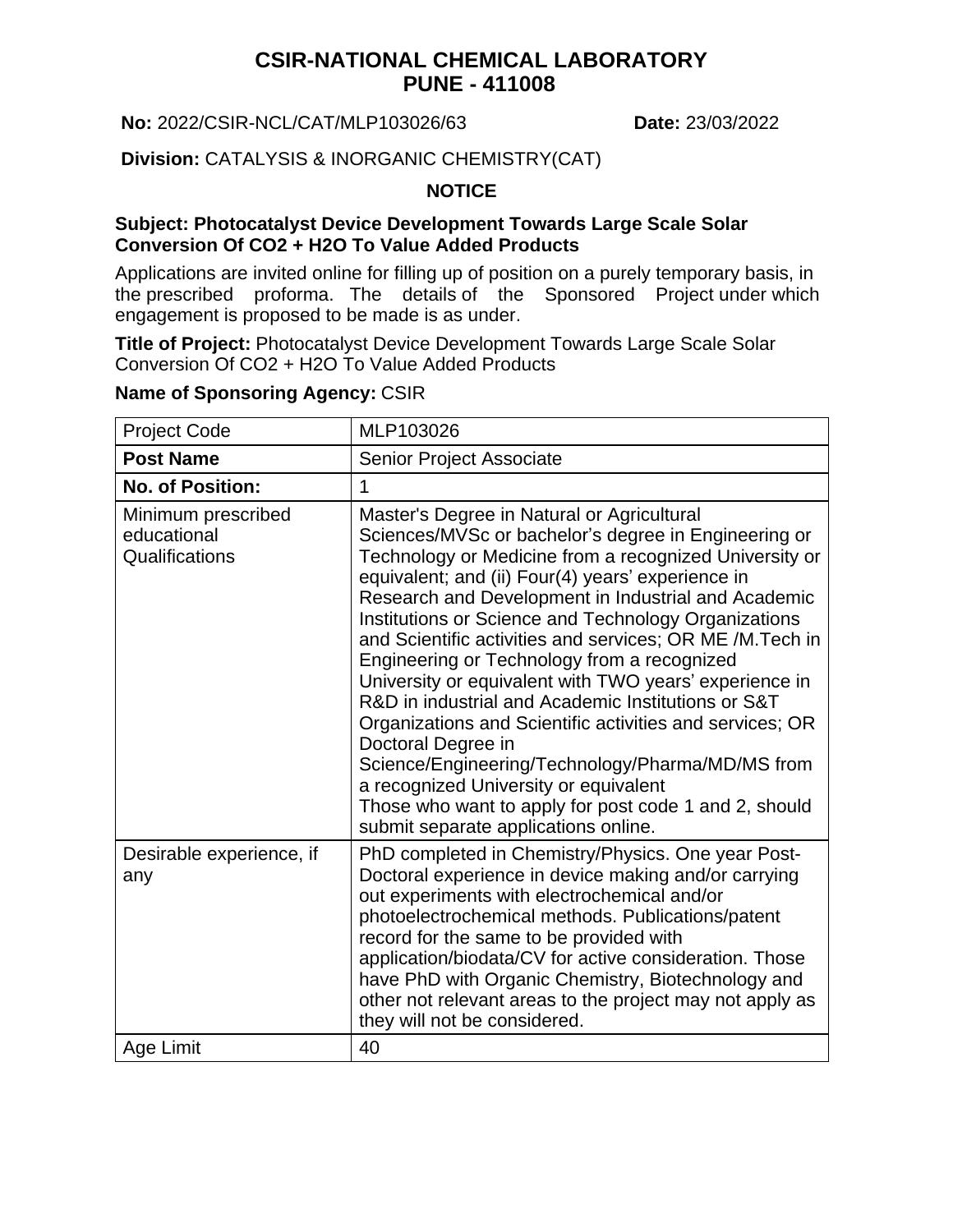| Job requirement<br><b>Consolidated emoluments</b>   | The candidates must possess knowledge and<br>experience on electrochemistry, thin film device making<br>and through characterization with advanced analytical<br>methods for mechanistic understanding. Preference will<br>be given to those candidates who have proven track<br>record through publications/patents in the relevant<br>research area of the project.<br>(i) $42,000/- + HRA$                                                                                                                                                                                                                                                                                                                                                                                                                                                |
|-----------------------------------------------------|----------------------------------------------------------------------------------------------------------------------------------------------------------------------------------------------------------------------------------------------------------------------------------------------------------------------------------------------------------------------------------------------------------------------------------------------------------------------------------------------------------------------------------------------------------------------------------------------------------------------------------------------------------------------------------------------------------------------------------------------------------------------------------------------------------------------------------------------|
| per month                                           |                                                                                                                                                                                                                                                                                                                                                                                                                                                                                                                                                                                                                                                                                                                                                                                                                                              |
| <b>Project Code</b>                                 | MLP103026                                                                                                                                                                                                                                                                                                                                                                                                                                                                                                                                                                                                                                                                                                                                                                                                                                    |
| <b>Post Name</b>                                    | <b>Senior Project Associate</b>                                                                                                                                                                                                                                                                                                                                                                                                                                                                                                                                                                                                                                                                                                                                                                                                              |
| <b>No. of Position:</b>                             | 1                                                                                                                                                                                                                                                                                                                                                                                                                                                                                                                                                                                                                                                                                                                                                                                                                                            |
| Minimum prescribed<br>educational<br>Qualifications | Master's Degree in Natural or Agricultural<br>Sciences/MVSc or bachelor's degree in Engineering or<br>Technology or Medicine from a recognized University or<br>equivalent; and (ii) Four(4) years' experience in<br>Research and Development in Industrial and Academic<br>Institutions or Science and Technology Organizations<br>and Scientific activities and services; OR ME /M.Tech in<br>Engineering or Technology from a recognized<br>University or equivalent with TWO years' experience in<br>R&D in industrial and Academic Institutions or S&T<br>Organizations and Scientific activities and services; OR<br>Doctoral Degree in<br>Science/Engineering/Technology/Pharma/MD/MS from<br>a recognized University or equivalent.<br>Those who want to apply for post code 1 and 2, should<br>submit separate applications online. |
| Desirable experience, if<br>any                     | PhD completed in Chemistry/Physics. PhD in<br>photocatalysis is preferred. Post-Doctoral experience is<br>preferred in the area of photocatalysis and<br>photoelectrochemical methods. Publications/patent<br>record for the same to be provided with<br>application/biodata/CV for active consideration.<br>Candidates with PhD from Organic Chemistry,<br>Biotechnology and other areas that are not relevant to<br>the project may not apply, as they cannot be<br>considered.                                                                                                                                                                                                                                                                                                                                                            |
| Age Limit                                           | 40                                                                                                                                                                                                                                                                                                                                                                                                                                                                                                                                                                                                                                                                                                                                                                                                                                           |
| Job requirement                                     | The candidates must possess knowledge and<br>experience on thin film device making (by wet chemical<br>methods) for photocatalysis and/or through<br>characterization. Preference will be given to those<br>candidates who have proven track record through<br>publications in the relevant research area with the<br>project. Candidate should have the passion to work in<br>sunlight for many days, since many experiments will be<br>conducted in direct sunlight.                                                                                                                                                                                                                                                                                                                                                                       |
| <b>Consolidated emoluments</b><br>per month         | (i) $42,000/- + HRA$                                                                                                                                                                                                                                                                                                                                                                                                                                                                                                                                                                                                                                                                                                                                                                                                                         |
| <b>Project Code</b>                                 | MLP103026                                                                                                                                                                                                                                                                                                                                                                                                                                                                                                                                                                                                                                                                                                                                                                                                                                    |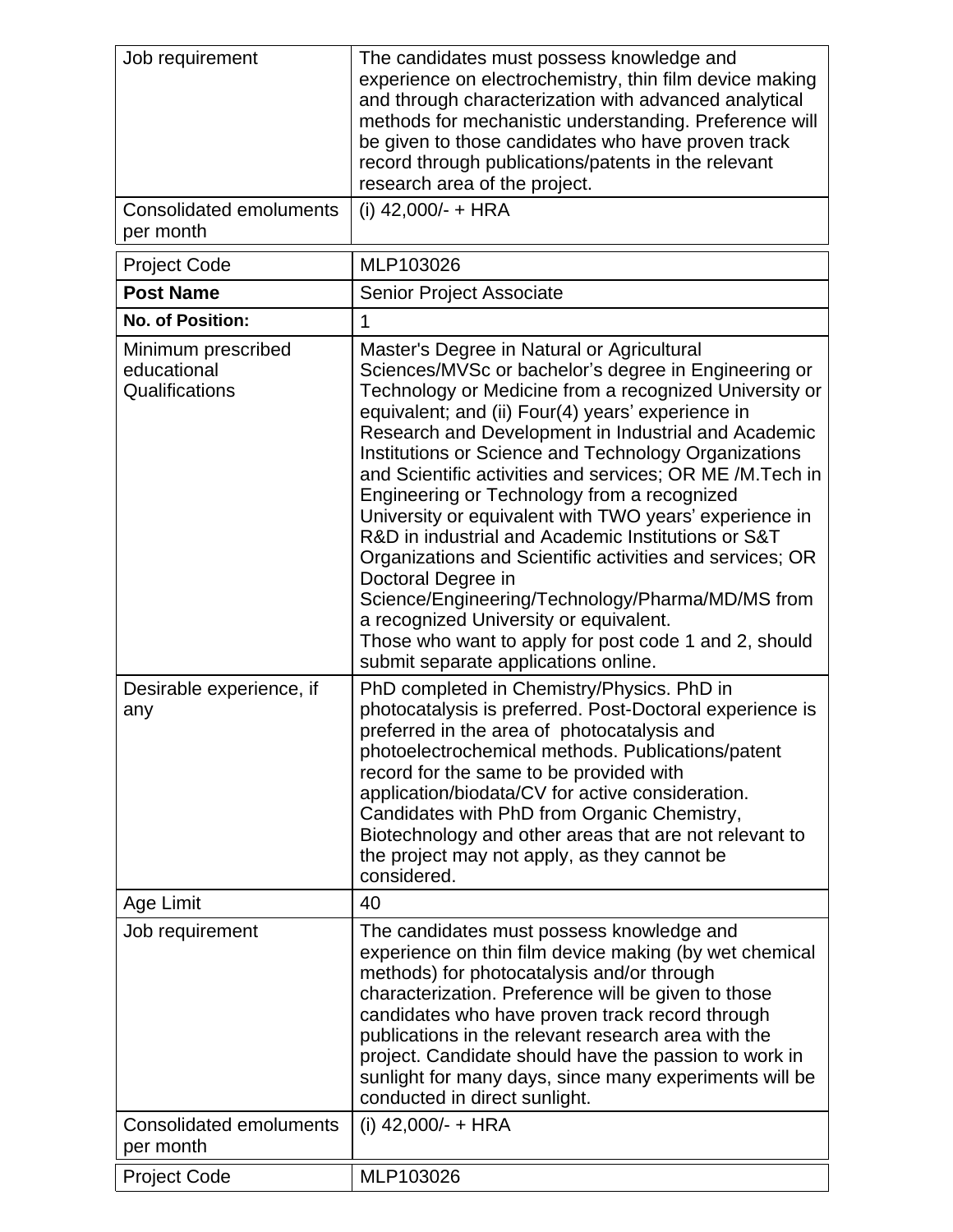| <b>Post Name</b>                                    | <b>Project Associate-II</b>                                                                                                                                                                                                                                                                                                                                                                                                                                                               |
|-----------------------------------------------------|-------------------------------------------------------------------------------------------------------------------------------------------------------------------------------------------------------------------------------------------------------------------------------------------------------------------------------------------------------------------------------------------------------------------------------------------------------------------------------------------|
| <b>No. of Position:</b>                             | 1                                                                                                                                                                                                                                                                                                                                                                                                                                                                                         |
| Minimum prescribed<br>educational<br>Qualifications | Master's Degree in Natural or Agricultural<br>Sciences/MVSc or bachelor's degree in Engineering or<br>Technology or Medicine from a recognized University or<br>equivalent; and (ii) Two(2) years' experience in<br>Research and Development in Industrial and Academic<br>Institutions or Science and Technology Organizations<br>and Scientific activities and services                                                                                                                 |
| Desirable experience, if<br>any                     | ME Chemical Engineering candidates are preferred.<br>Two years experience in handling lab scale<br>experimentation and possibly large scale operations.<br>Good knowledge of VLE analysis and process<br>simulations.                                                                                                                                                                                                                                                                     |
| Age Limit                                           | 35                                                                                                                                                                                                                                                                                                                                                                                                                                                                                        |
| Job requirement                                     | Will be involved in synthesis of large scale<br>photocatalyst devices. To perform mass and<br>component balance for the experiments. Candidate will<br>be involved in developing Process flow diagram and<br>simulation model for VLE analysis.<br>Candidate should have a passion to work in direct<br>sunlight, since many experiments needs to be carried<br>out in direct sunlight. Those who have skin-allergies<br>may remember this point, before submitting their<br>application. |
| <b>Consolidated emoluments</b><br>per month         | (i) 35,000/- + HRA to Scholars who are selected<br>through (a) National Eligibility Tests-CSIR-UGC NET<br>including lectureship(Assistant Professorship) or GATE<br>or (b) A selection process through National level<br>examinations conducted by Central Government<br>Departments and their Agencies and Institutions. (ii)<br>28,000/- + HRA for others who do not                                                                                                                    |

The engagement will be initially for a period of six months which may be extended or curtailed depending on the duration of the tenure of sponsored project / satisfactory performance or conduct of the appointee, as the case may be. The engagement will be purely on temporary basis and shall not be CSIR/NCL appointment, temporary or otherwise and shall not entitle the appointee to any right/claim whatsoever, implicit or explicit, for his/her consideration against any CSIR-NCL post/fellowship.

## **How to Apply:**

- 1. Eligible candidates are required to apply ONLINE only through our website.
- 2. Link to apply :**[http://jobs.ncl.res.in](http://jobs.ncl.res.in/)**
- 3. Details can be read from section Jobs Vacancies: **[https://www.ncl-india.org](https://www.ncl-india.org/files/JoinUs/JobVacancies/TemporaryJobs.aspx)**
- 4. Candidate should have a valid email before applying online.
- 5. Scanned photo/signature in JPG/JPEG format only.
- 6. Candidate's Photograph File size must be less than **50 kb**.
- 7. Candidate's Signature File size must be less than **25 kb.**
- 8**.** Readable scanned copies of Mark sheet(SSC, HSC, Graduation, Master, PhD,etc)
- 9. **Keep ready pdf file of all testimonials.**
- 10. Read all instructions title '**How To Apply**' available at website.

The application should be filled online before **05/04/2022.** Late applications will not be considered.